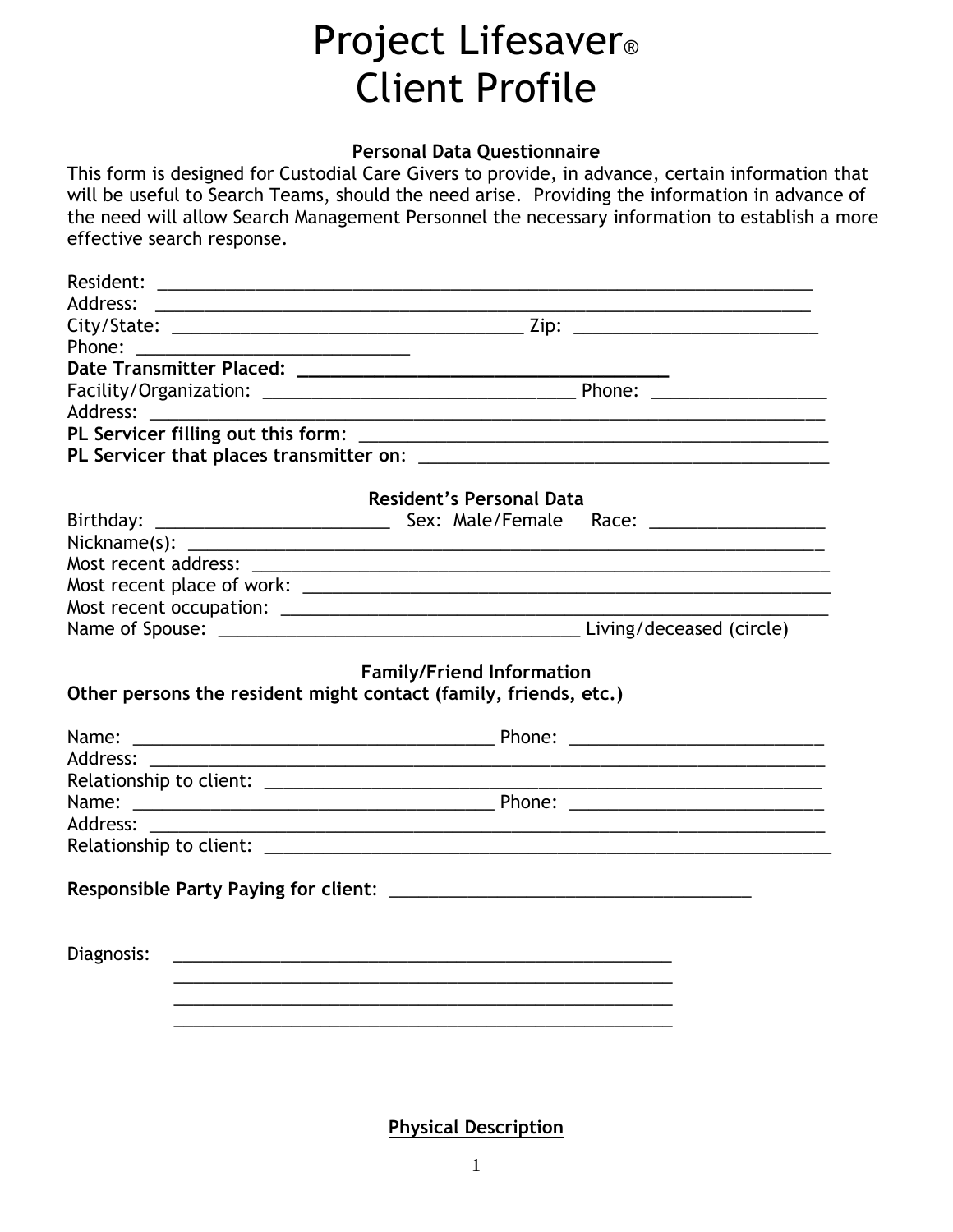| Height _______ft. ___________ in. Weight _________________ lbs.       |                                        |                                       |                |                                                                                                                                                                    | Build ______________________                                                                                                                                                             |
|-----------------------------------------------------------------------|----------------------------------------|---------------------------------------|----------------|--------------------------------------------------------------------------------------------------------------------------------------------------------------------|------------------------------------------------------------------------------------------------------------------------------------------------------------------------------------------|
|                                                                       |                                        |                                       |                |                                                                                                                                                                    | Eye Color ________________                                                                                                                                                               |
| Complexion ________________                                           |                                        | Beard Yes/No                          |                | Sideburns Yes/No                                                                                                                                                   |                                                                                                                                                                                          |
| Mustache Yes/No                                                       |                                        |                                       |                | Balding Yes/No False Teeth Yes/No                                                                                                                                  | Shape of facial features: Round/Square/Oval/Other ______________________________<br>If Resident does not understand English, what language is understood? ______________________________ |
| Spoken word only Yes/No                                               |                                        |                                       |                | or Written/Spoken                                                                                                                                                  |                                                                                                                                                                                          |
| without the eyewear? None/Poor/Fair (circle one)                      |                                        |                                       |                | Does Resident wear glasses? Yes/No  Contacts? Yes/No  Sunglasses Yes/No.<br>If resident wears glasses or corrective eyewear what degree of vision does he/she have |                                                                                                                                                                                          |
|                                                                       |                                        | <b>Personal Data Questionnaire</b>    |                |                                                                                                                                                                    |                                                                                                                                                                                          |
| If yes, what type of hearing without Aid? None/Poor/Fair (circle one) |                                        |                                       |                | Does Resident wear a hearing aid? __________________ what style? ______________________                                                                            |                                                                                                                                                                                          |
|                                                                       |                                        | <b>Health/Psychological Condition</b> |                |                                                                                                                                                                    |                                                                                                                                                                                          |
|                                                                       | (Describe please)<br>(Describe please) |                                       |                |                                                                                                                                                                    |                                                                                                                                                                                          |
|                                                                       |                                        |                                       |                |                                                                                                                                                                    | List any medication using correct name of drug and dosage being taken: _____________________________                                                                                     |
|                                                                       |                                        |                                       |                |                                                                                                                                                                    |                                                                                                                                                                                          |
|                                                                       |                                        |                                       |                |                                                                                                                                                                    |                                                                                                                                                                                          |
|                                                                       |                                        |                                       |                |                                                                                                                                                                    |                                                                                                                                                                                          |
|                                                                       |                                        |                                       |                |                                                                                                                                                                    |                                                                                                                                                                                          |
|                                                                       |                                        |                                       |                |                                                                                                                                                                    |                                                                                                                                                                                          |
|                                                                       |                                        |                                       |                |                                                                                                                                                                    |                                                                                                                                                                                          |
|                                                                       |                                        |                                       |                |                                                                                                                                                                    |                                                                                                                                                                                          |
| If Alzheimer's disease has been diagnosed, Answer the following:      |                                        |                                       | $\overline{2}$ |                                                                                                                                                                    |                                                                                                                                                                                          |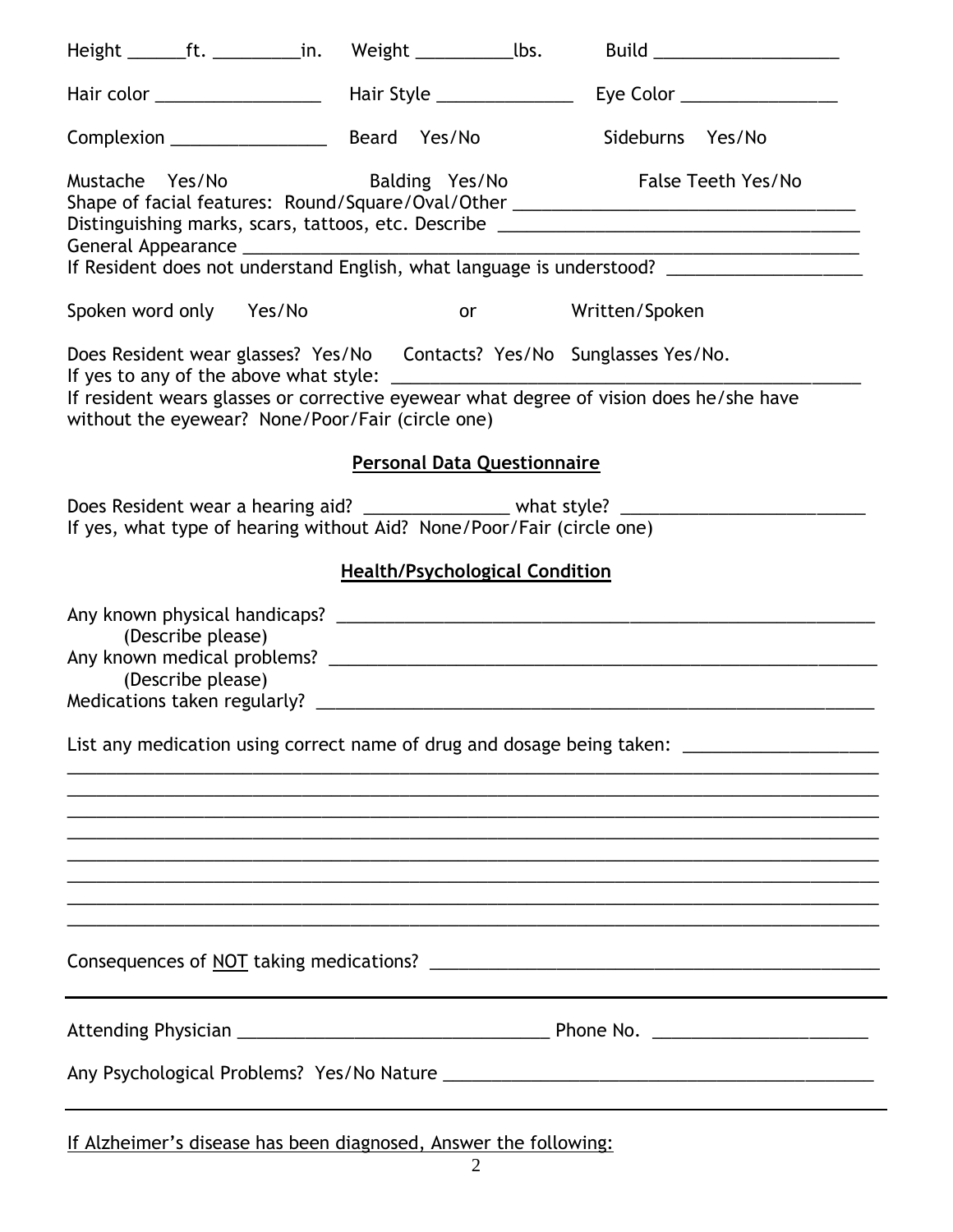- 1. Does the Resident remain oriented to Time and Person? Yes/No Explain \_\_\_\_\_\_\_\_\_\_\_\_\_\_\_\_\_\_\_\_\_\_\_\_\_\_\_\_\_\_\_\_\_\_\_\_\_\_\_\_\_\_\_\_\_\_\_\_\_\_\_\_\_\_\_\_\_\_\_\_\_\_\_
- 2. Does the Resident recognize familiar persons and faces? Yes/No Explain \_\_\_\_\_\_\_\_\_\_\_\_\_\_\_\_\_\_\_\_\_\_\_\_\_\_\_\_\_\_\_\_\_\_\_\_\_\_\_\_\_\_\_\_\_\_\_\_\_\_\_\_\_\_\_\_\_\_\_\_\_\_\_
- 3. Can the Resident travel to familiar locations? Yes/No Explain \_\_\_\_\_\_\_\_\_\_\_\_\_\_\_\_\_\_\_\_\_\_\_\_\_\_\_\_\_\_\_\_\_\_\_\_\_\_\_\_\_\_\_\_\_\_\_\_\_\_\_\_\_\_\_\_\_\_\_\_\_\_\_
- 4. Does the Resident have deceased knowledge of current events or tend to re-live events in his/her life? Yes/No Explain \_\_\_\_\_\_\_\_\_\_\_\_\_\_\_\_\_\_\_\_\_\_\_\_\_\_\_\_\_\_\_\_\_\_\_\_\_\_\_\_\_\_\_\_\_\_\_\_\_\_\_\_\_\_\_\_\_\_\_\_\_\_\_
- 5. Does the Resident sometimes clothe himself/herself improperly? Yes/No Example: Putting shoes on the wrong feet, adding underwear over clothing? Explain if necessary
- 6. Does the Resident remember his/her own name and the names of spouse and or children? Yes/No Explain
- 7. Are the Resident's sleep patterns frequently? Yes/No Explain \_\_\_\_\_\_\_\_\_\_\_\_\_\_\_\_\_\_\_\_\_\_\_\_\_\_\_\_\_\_\_\_\_\_\_\_\_\_\_\_\_\_\_\_\_\_\_\_\_\_\_\_\_\_\_\_\_\_\_\_\_\_\_
- 8. Does the Resident suffer from frequent personality and emotional changes? Yes/No Explain \_\_\_\_\_\_\_\_\_\_\_\_\_\_\_\_\_\_\_\_\_\_\_\_\_\_\_\_\_\_\_\_\_\_\_\_\_\_\_\_\_\_\_\_\_\_\_\_\_\_\_\_\_\_\_\_\_\_\_\_\_\_\_
- 9. Does the Resident suffer from delusions (See Imaginary Visitors, Talk to his/her own reflection in the mirror, Imagine that their spouse is an imposter, etc?) Yes/NO Explain \_\_\_\_\_\_\_\_\_\_\_\_\_\_\_\_\_\_\_\_\_\_\_\_\_\_\_\_\_\_\_\_\_\_\_\_\_\_\_\_\_\_\_\_\_\_\_\_\_\_\_\_\_\_\_\_\_\_\_\_\_\_\_
- 10. How good is the Resident's communication ability? None/Poor/Fair/Good/Excellent (circle one please)

Personal Articles Normally Carried by the Resident:

| Tobacco Products: Yes/No                                                                         |                   |  |
|--------------------------------------------------------------------------------------------------|-------------------|--|
| Candy/Gum: Yes/No                                                                                |                   |  |
| Matches: Yes/No                                                                                  | Lighter: Yes/No   |  |
|                                                                                                  |                   |  |
|                                                                                                  |                   |  |
| Handbag, Purse or Wallet:                                                                        |                   |  |
|                                                                                                  |                   |  |
|                                                                                                  | <b>Equipment</b>  |  |
| Cane/Walker or _________________Hunting/Fishing, Etc. _________________ (circle one or describe) |                   |  |
|                                                                                                  | <b>Experience</b> |  |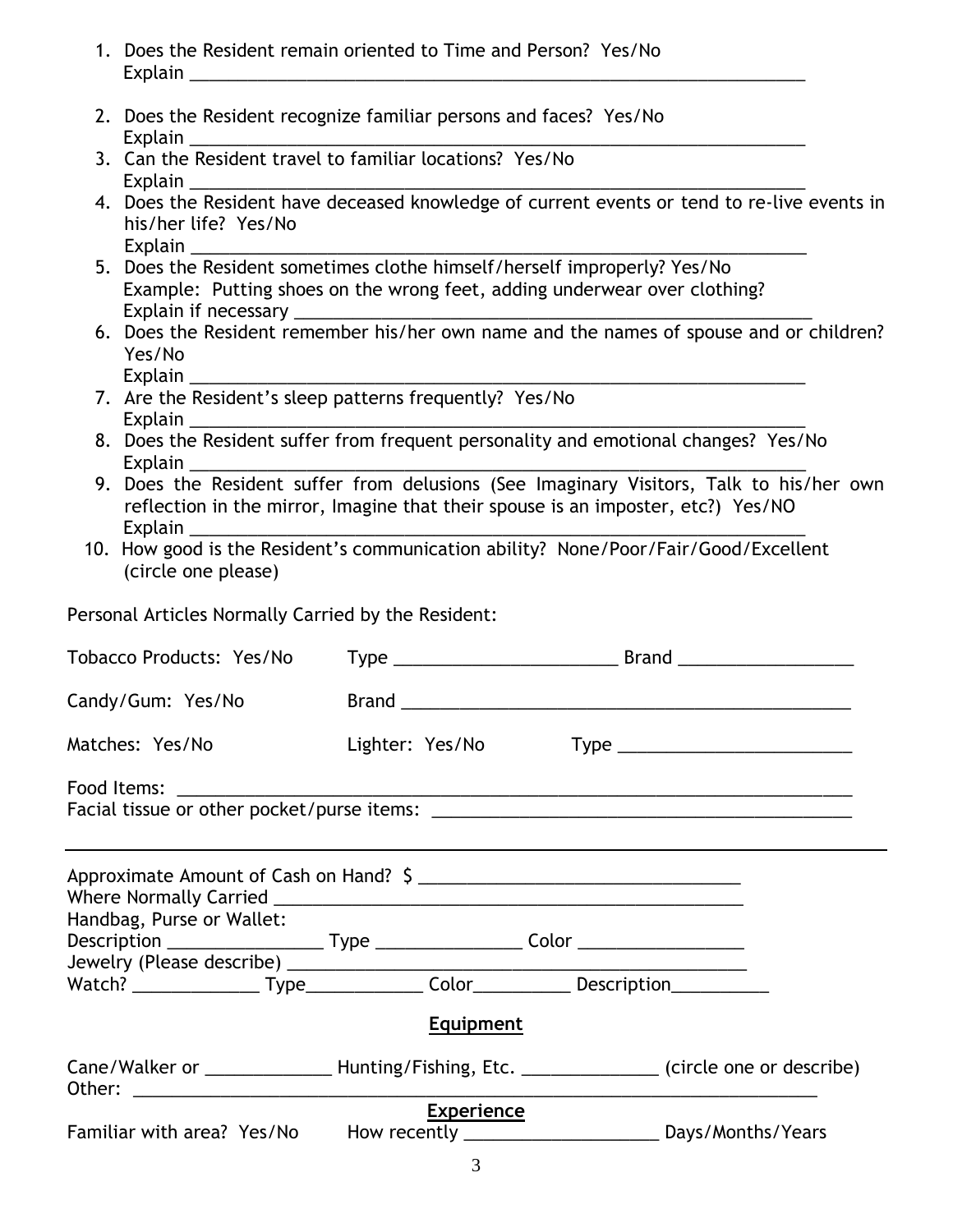| Located by searchers or walk out by himself/herself? ____________________________                                                                                               |                                                                                                                       |
|---------------------------------------------------------------------------------------------------------------------------------------------------------------------------------|-----------------------------------------------------------------------------------------------------------------------|
|                                                                                                                                                                                 |                                                                                                                       |
|                                                                                                                                                                                 |                                                                                                                       |
| Ever go out alone? Yes/No stay on trails? Yes/NO                                                                                                                                |                                                                                                                       |
|                                                                                                                                                                                 |                                                                                                                       |
| <b>Personality Habits</b>                                                                                                                                                       |                                                                                                                       |
| Smoke? Yes/No How often ____________ what ______________ Brand __________________                                                                                               |                                                                                                                       |
|                                                                                                                                                                                 |                                                                                                                       |
|                                                                                                                                                                                 |                                                                                                                       |
| Hobbies/Interests                                                                                                                                                               | <u> 1989 - Johann John Stein, mars an deutscher Stein und der Stein und der Stein und der Stein und der Stein und</u> |
| Outgoing or Quiet; Likes Groups or being alone?                                                                                                                                 |                                                                                                                       |
|                                                                                                                                                                                 |                                                                                                                       |
| Ever been in trouble with the law? Yes/NO What _________________________________                                                                                                |                                                                                                                       |
|                                                                                                                                                                                 |                                                                                                                       |
| What does Resident value most?                                                                                                                                                  |                                                                                                                       |
|                                                                                                                                                                                 |                                                                                                                       |
| Where was Resident born and raised?                                                                                                                                             |                                                                                                                       |
| Has Resident received any letter recently? Yes/No from Whom _____________________                                                                                               |                                                                                                                       |
| Is resident afraid of Dogs? Yes/No The dark? Yes/No Noises? Yes/NO (circle one beside each)<br>Horses? Yes/No People? Yes/No Other (explain) __________________________________ |                                                                                                                       |
|                                                                                                                                                                                 |                                                                                                                       |
|                                                                                                                                                                                 |                                                                                                                       |
| What actions taken hurt? (Cry, shout, etc.?) ___________________________________                                                                                                |                                                                                                                       |
| Will Resident talk to strangers? Yes/No(circle one)                                                                                                                             |                                                                                                                       |

Is the Resident DANGEROUS to him/herself or others? Yes/No(circle one)

**PROJECT LIFESAVER®**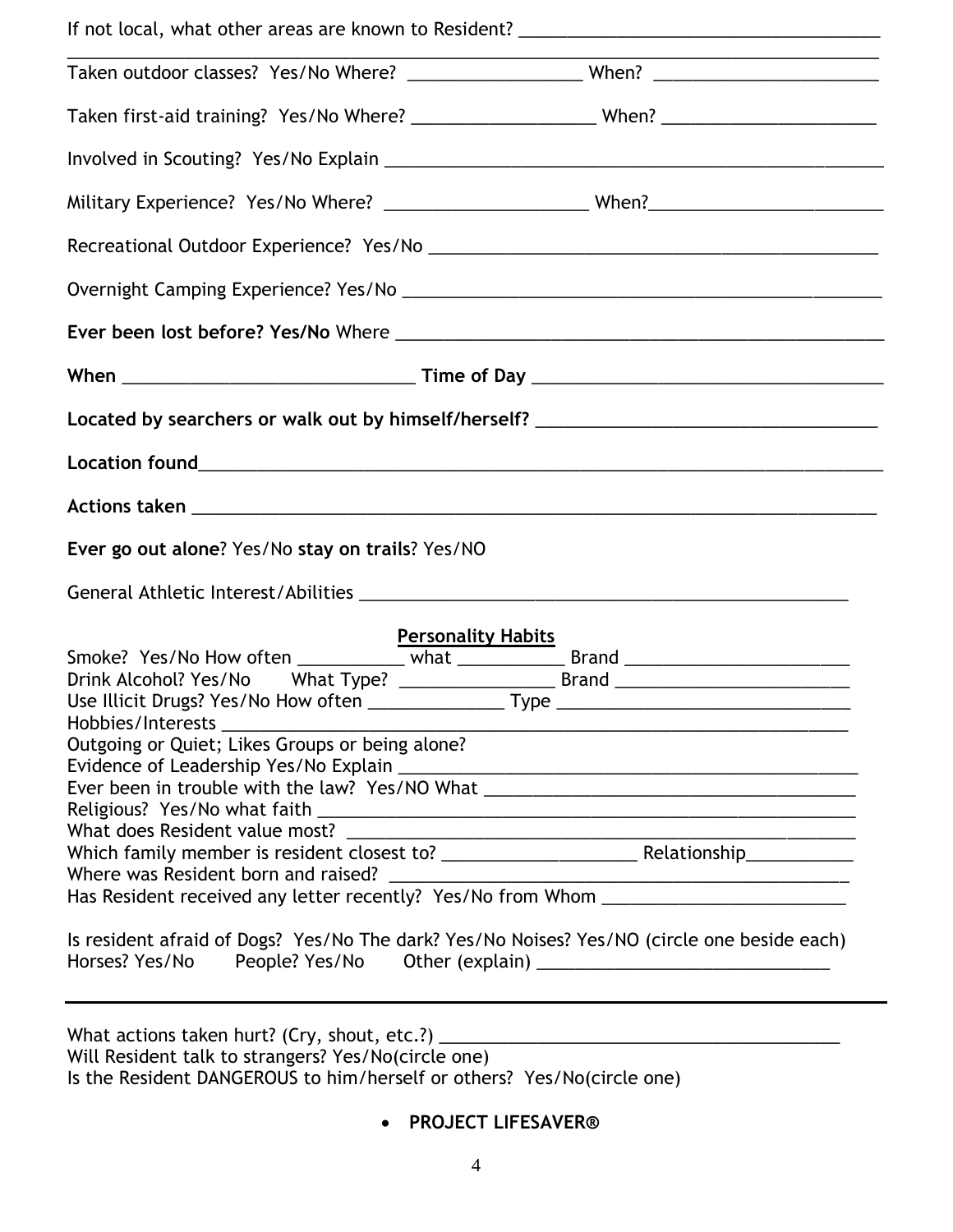

## *Project Lifesaver® Program Contract*

If applicant is accepted into the Project Lifesaver Program, the following terms shall apply as agreed to upon the signing of the Project Lifesaver contract:

I acknowledge that the information I have provided is true and accurate to the best of my knowledge. All information provided has been given voluntarily, and I consent to the collection, use and disclosure of such information for the purposes of Project Lifesaver. Furthermore, I hereby represent and warrant that I have full power and authority as the duly authorized representative of the Applicant named below, to register and act on his/her behalf. My Power of Attorney and/or Power of Personal Care are attached, if needed.

THEREFORE, IN CONSIDERATION of the mutual promises and obligations contained herein, the sufficiency of which is acknowledged, the parties agree as follows, each to their respective obligations:

- 1. I understand that when I enroll an Applicant in Project Lifesaver, that it does not replace the need for constant supervised care of the person. I am, and remain, primarily responsible for supervised care and take fully responsibility of protecting this person from wandering. I also understand that I, or a family member, must be present in the home with the Applicant at all times.
- 2. I understand that Project Lifesaver equipment is designed to be an additional aid to help locate a missing person and that there is no warranty, representation or guarantee that a person will be found because they are wearing a Project Lifesaver bracelet. Project Lifesaver equipment is designed to provide law enforcement personnel with an additional technology in attempting to locate the Applicant. I also acknowledge that this is an experimental program for aiding in the search and rescue of persons suffering from diminished mental capacity or other disability.
- 3. In order for Project Lifesaver to work, I have a responsibility to obey the instructions of the Program, follow all training, and make sure that the person that I enroll is wearing the Project Lifesaver transmitter bracelet. If the bracelet has been removed or is defective; I will call Project Lifesaver immediately.
- 4. When I notice that the Applicant enrolled has wandered off, I must immediately call the emergency number supplied by Project Lifesaver and report the Applicant as a missing person. Project Lifesaver teams will respond to search. I understand and acknowledge that the Project Lifesaver device cannot predict or report that the Applicant has wandered off. It is used solely as an aid for emergency personnel when notified the Applicant is missing.
- 5. An initial \$ 350.00 transmitter/battery & tester cost with a monthly maintenance fee of \$ 25.00 shall be payable at the  $1<sup>st</sup>$  day of each month, by checks only payable to Project Lifesaver Anchorage
- 6. I understand that while Project Lifesaver is an electronic tracking device that assists in locating persons who wear the bracelet device, there may be unforeseen times or circumstances when individuals cannot be located even while wearing the transmitter bracelet. I will not hold Project Lifesaver or any of its employees or volunteers, Provincial or city Law